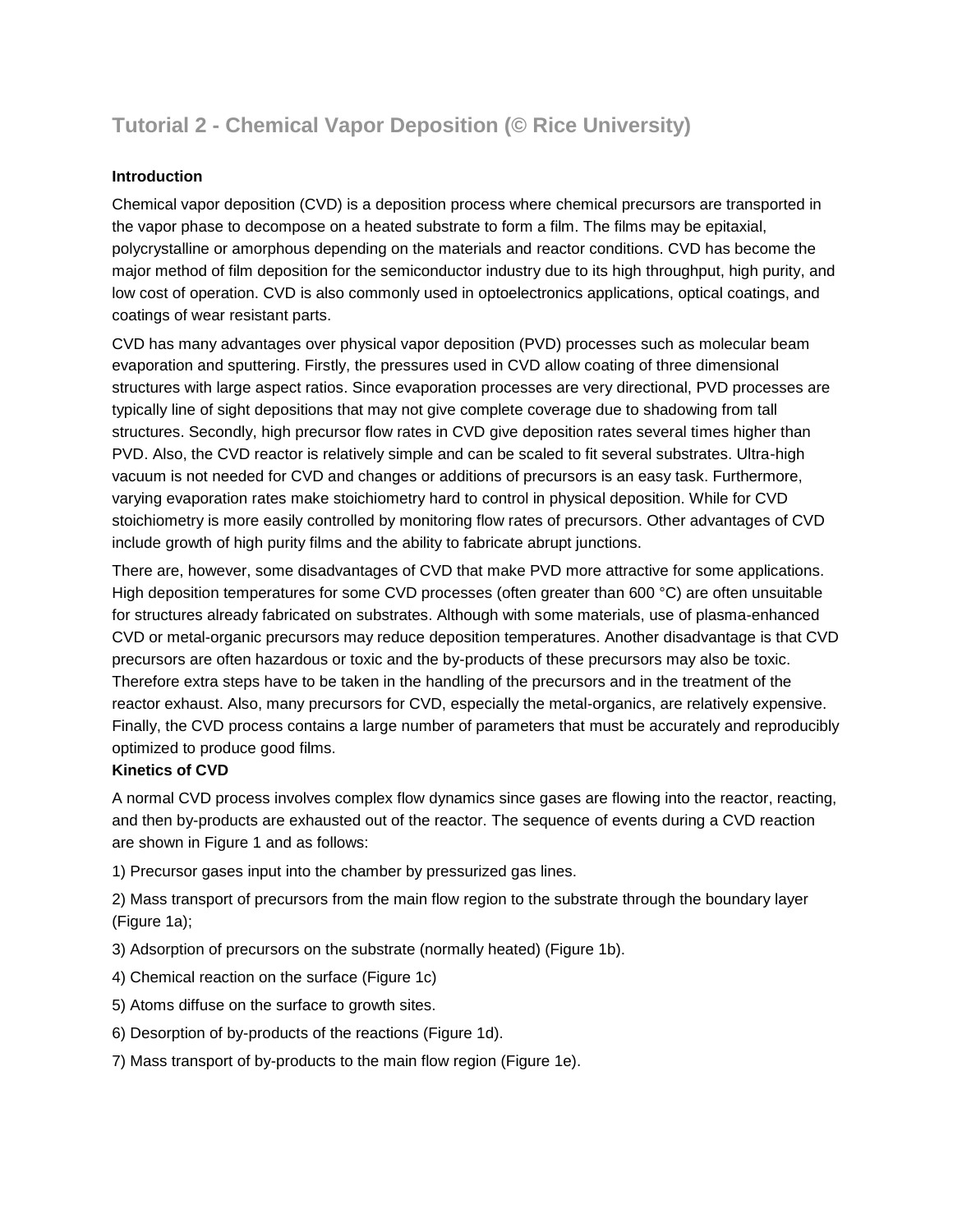

**Figure 1:** Sequence of events during CVD: (a) diffusion of reactants through boundary layer, (b) adsorption of reactants on substrate, (c) chemical reaction takes place, (d) desorption of adsorbed species, and (e) diffusion out of by-products through boundary layer. Adapted from H. O. Pierson, Handbook of Chemical Vapor Deposition, Noyes Publications, Park Ridge (1992).

## **The boundary layer**

Gas flow in a CVD reactor is generally laminar, although in some cases heating of the chamber walls will create convection currents. The complete problem of gas flow through the system is too complex to be described here; however, assuming we have laminar flow (often a safe assumption) the gas velocity at the chamber walls will be zero. Between the wall (zero velocity) and the bulk gas velocity there is a boundary layer. The boundary layer thickness increases with lowered gas velocity and the distance from the tube inlet (Figure 2). Reactant gases flowing in the bulk must diffuse through the boundary layer to reach the substrate surface. Often, the susceptor is tilted to partially compensate for the increasing boundary-layer thickness and concentration profile.



**Figure 2:** Development of boundary layer in a horizontal reactor. Adapted from G. B. Stringfellow, Organometallic Vapor-Phase Epitaxy: Theory and Practice, Academic Press, New York (1994).

#### **Rate limiting steps**

During CVD the growth rate of the film is limited by either surface reaction kinetics, mass transport (diffusion) of precursors to the substrate, or the feed rate of the precursors.

Surface reaction controls the rate when growth occurs at low temperatures (where the reaction occurs slowly) and also dominates at low pressures (where the boundary layer is thin and reactants easily diffuse to the surface), see Figure 3. Since reactants easily diffuse through the boundary layer, the amount of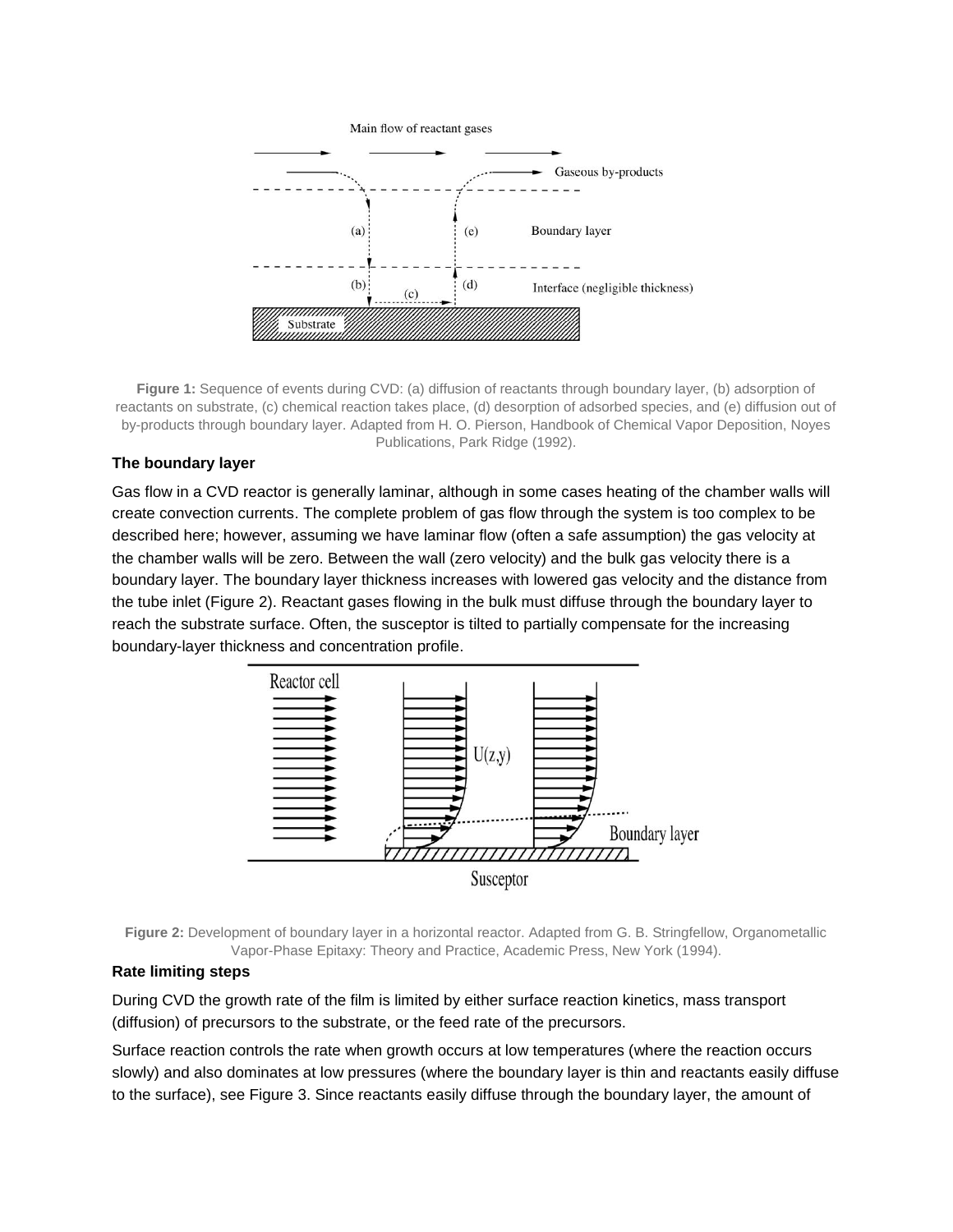reactant at the surface is independent of reactor pressure. Therefore, it is the reactions and motions of the precursors adsorbed on the surface which will determine the overall growth rate of the film. A sign of surface reaction limited growth would be dependence of the growth rate on substrate orientation, since the orientation would certainly not affect the thermodynamics or mass transport of the system.



**Figure 3:** Surface reaction limited growth in CVD. Adapted from H. O. Pierson, Handbook of Chemical Vapor Deposition, Noyes Publications, Park Ridge (1992).

A deposition limited by mass transport is controlled by the diffusion of reactants through the boundary layer and diffusion of by-products out of the boundary layer. Mass transport limits reactions when the temperature and pressure are high. These conditions increases the thickness of the boundary layer and make it harder for gases to diffuse through (Figure 4). In addition, decomposition of the reactants is typically quicker since the substrate is at a higher temperature. When mass transport limits the growth, either increasing the gas velocity or rotating the substrate during growth will decrease the boundary layer and increase the growth rate.



**Figure 4:** Mass transport limited growth in CVD. Adapted from H. O. Pierson, Handbook of Chemical Vapor Deposition, Noyes Publications, Park Ridge (1992).

Feed rate limits the deposition when nearly all the reactant is consumed in the chamber. The feed rate is more important for a hot wall reactor since the heated walls will decompose a large amount of the precursor. Cold wall reactors tend to have higher deposition rates since the reactants are not depleted by the walls.

A plot of growth rate versus temperature, known as an Arrhenius plot, can be used to determine the rate limiting step of a reaction (Figure 5). Mass transport limits reactions at high temperatures such that growth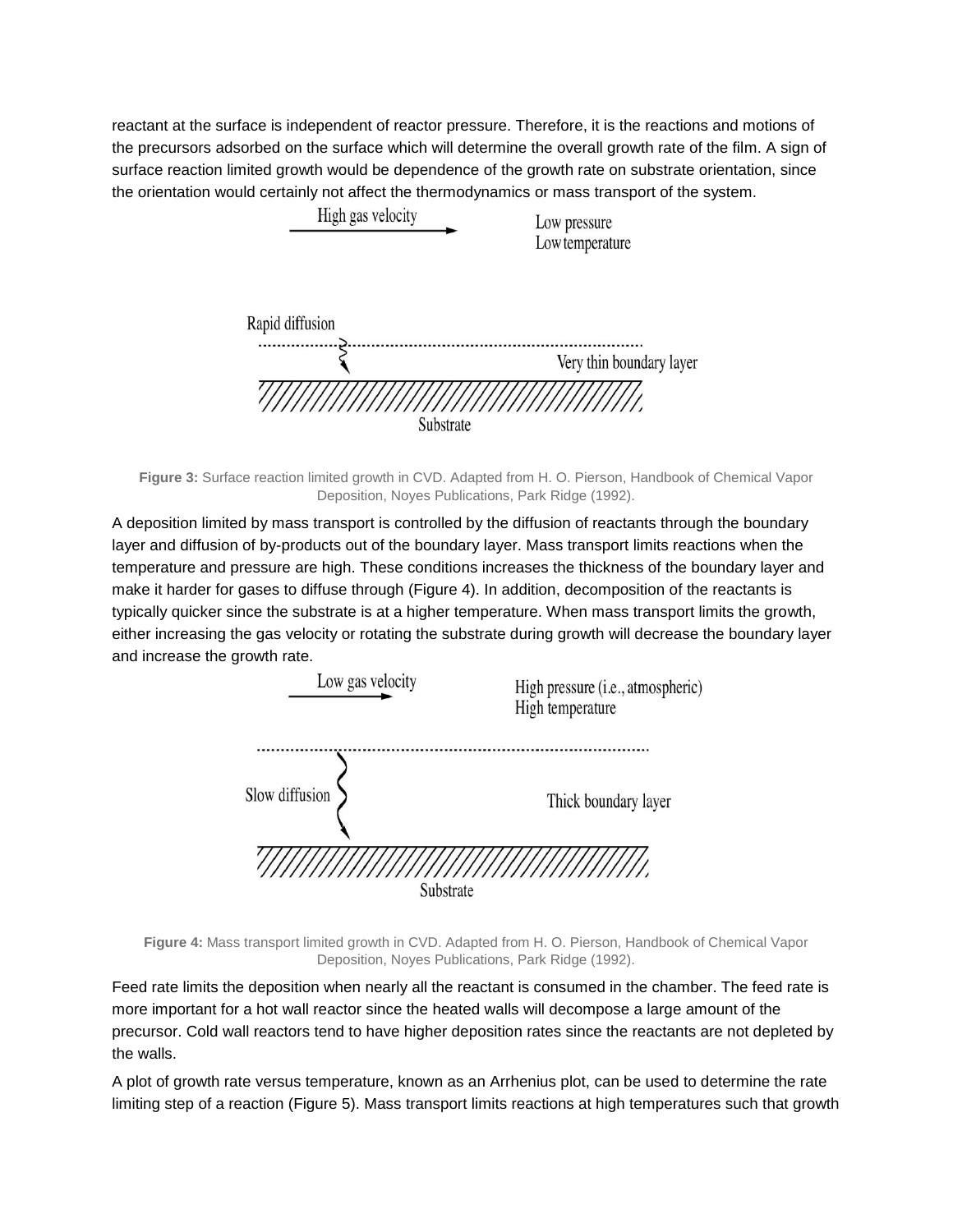rate increases with partial pressures of reactants, but is constant with temperature. Surface reaction kinetics dominates at low temperatures where the growth rate increases with temperature, but is constant with pressures of reactants. Feed rate limited reactions are independent of temperature, since it is the rate of gas delivery that is limiting the reaction. The Arrhenius plot will show where the transition between the mass transport limited and the surface kinetics limited growth occurs in the temperature regime.



**Figure 5:** Dependence of CVD deposition rate on temperature. Adapted from J. G. Eden, in Thin Film Processes II, Eds. J. L. Vossen and W. Kern, Academic Press, New York (1991).

Increases in reactant concentrations will to a point increase the deposition rate. However, at very high reactant concentrations, gas phase nucleation will occur and the growth rate will drop (Figure 6). Slow deposition in a CVD reactor can often be attributed to either gas phase nucleation, precursor depletion due to hot walls, thick boundary layer formation, low temperature, or low precursor vapor pressure.



**Figure 6:** Demonstration of deposition rate on reactant concentration for CVD deposition. Adapted from J. G. Eden, in Thin Film Processes II, Eds. J. L. Vossen

## **CVD systems**

#### Precursor delivery

Flow of reactants into the reactor must be closely monitored to control stoichiometry and growth rate. Precursor delivery is very important since in many cases the flow rate can limit the deposition. For low vapor pressure solids, a carrier gas is passed over or through a bed of the heated solid to transport the vapor into the reactor. Gas flow lines are usually heated to reduce condensation of the vapor in the flow lines. In the case of gas precursors, mass flowmeters easily gauge and control the flow rates. Liquid precursors are normally heated in a bubbler to achieve a desired vapor pressure (Figure 7).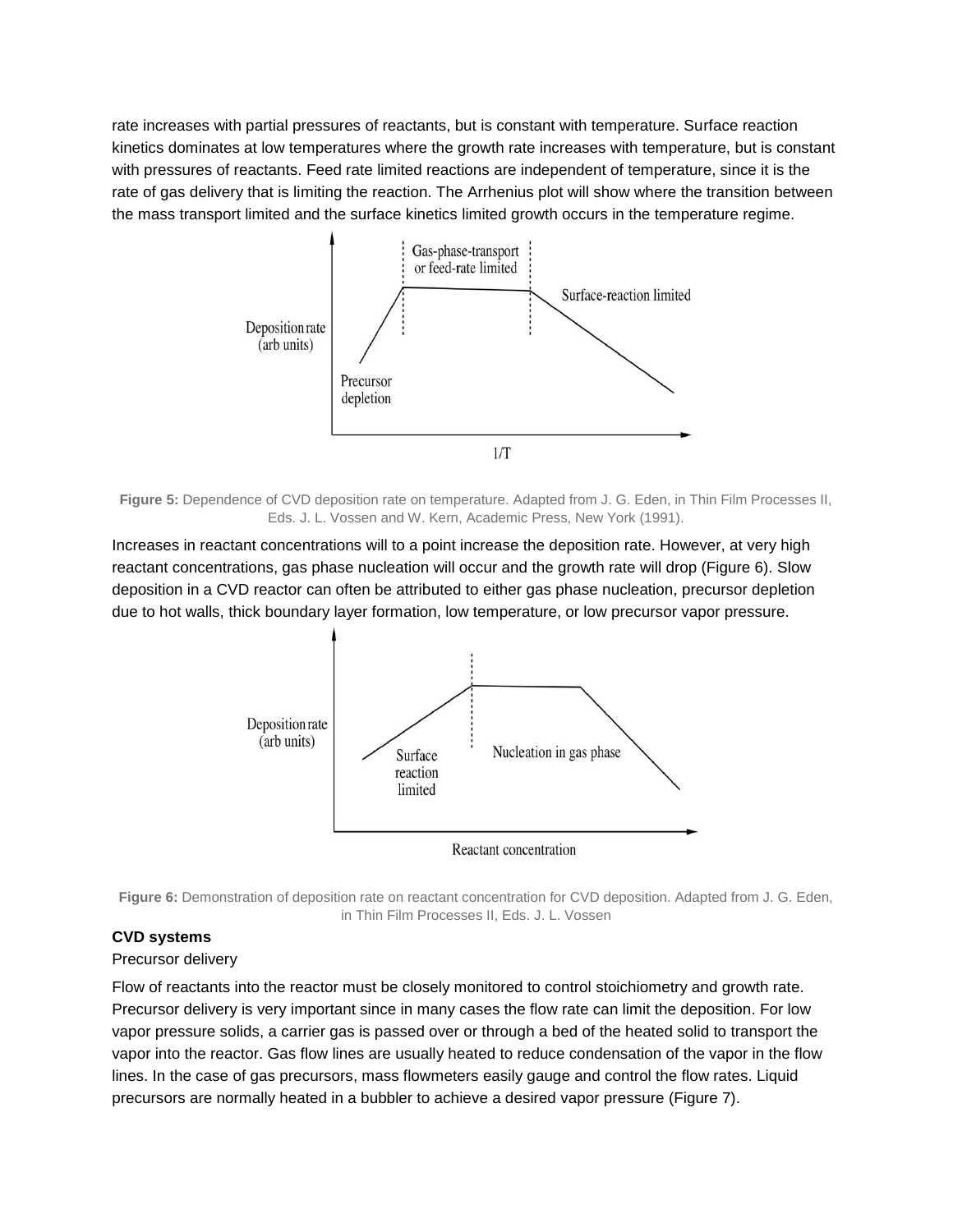

**Figure 7:** Schematic representation of a bubbler for liquid precursors.

An inert gas such as hydrogen is bubbled through the liquid and by calculating the vapor pressure of the reactant and monitoring the flow rate of the hydrogen, the flow rate of the precursor is controlled by using Equation 1, where QMO is the flow rate of the metal-organic precursor, QH2 is the flow rate of hydrogen through the bubbler, PMO is the vapor pressure of the metal-organic at the bubbler temperature, and PB is the pressure of the bubbler.

$$
Q_{\rm MO} = Q_{\rm H2} \, x \, \frac{P_{\rm MO}}{P_{\rm B} - P_{\rm MO}}
$$

Another method of introducing liquid precursors involves flash vaporization where the liquid is passed into a flask heated above the boiling point of the liquid. The gas vapor is then passed through heated lines to the CVD chamber. Often, a carrier gas is added to provide a fixed flow rate into the reactor. This method of precursor introduction is useful when the precursor will decompose if heated over time. A similar technique called spray pyrolysis introduces the precursors in the form of aerosol droplets. The droplets evaporate in the chamber from the heated gas above the substrate or heated chamber walls (Figure 8). Then the reaction proceeds as a normal CVD process.



**Figure 8:** Schematic representation of a typical aerosol delivery system for CVD precursors. Adapted from T. T. Kodas and M. J. Hamton-Smith, The Chemistry of Metal CVD, VCH, New York (1994).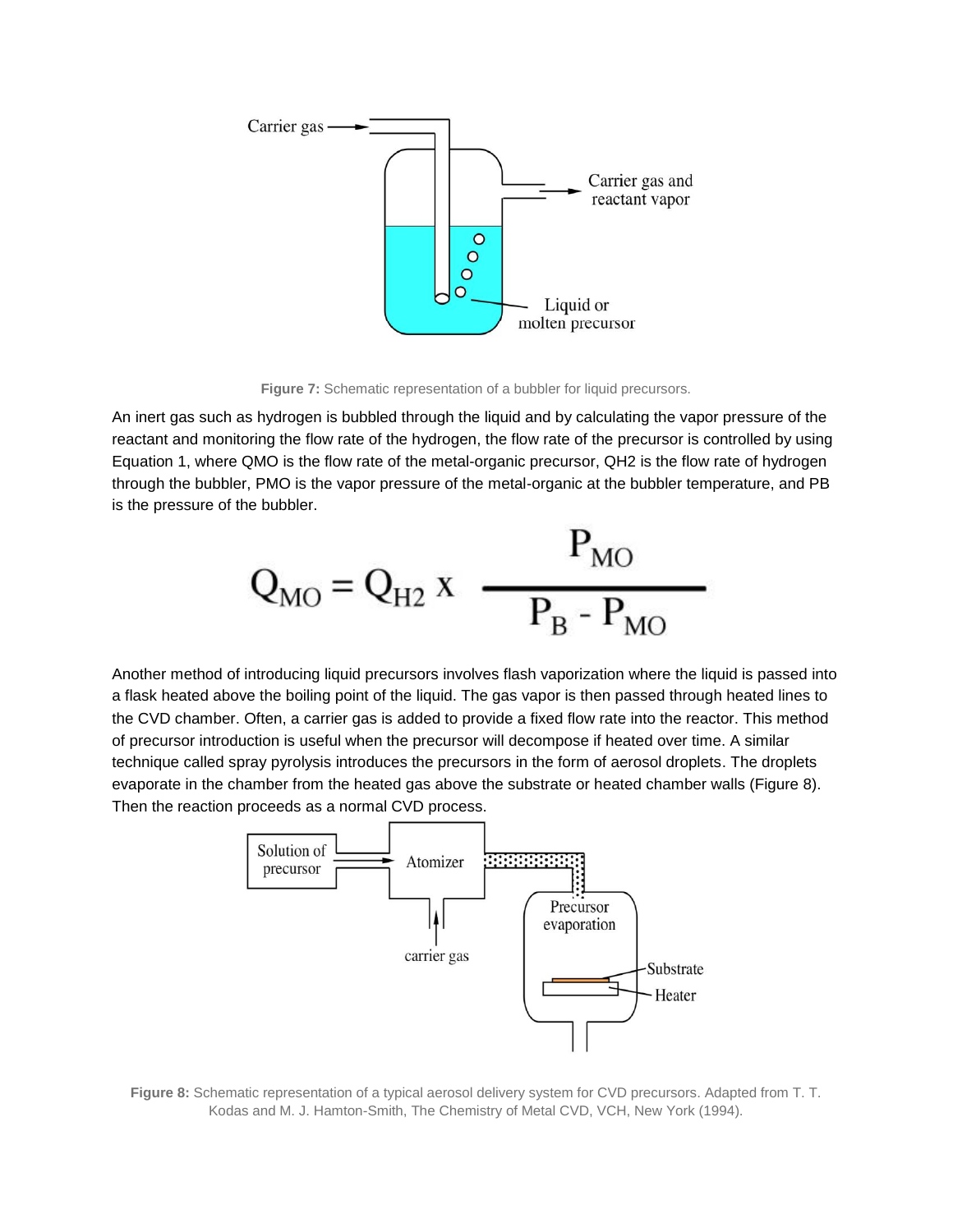## **Thermal CVD reactors**

In thermal CVD temperatures as high as 2000 °C may be needed to thermally decompose the precursors. Heating is normally accomplished by use of resistive heating, radio frequency (rf) induction heating, or radiant heating. There are two basic types of reactors for thermal CVD: the hot wall reactor and the cold wall reactor.

A hot wall reactor is an isothermal furnace into which the substrates are placed. Hot wall reactors are typically very large and depositions are done on several substrates at once. Since the whole chamber is heated, precise temperature control can be achieved with correct furnace design. A disadvantage of the hot wall configuration is that deposition occurs on the walls of the chamber as well as on the substrate. As a consequence, hot wall reactors must be frequently cleaned to reduce flaking of particles from the walls which may contaminate the substrates. Furthermore, reactions in the heated gas and at the walls deplete the reactants and can result in feed rate limited growth. Figure 9 shows a typical low pressure hot wall CVD reactor.



**Figure 9:** Schematic of a typical low pressure hot wall CVD reactor used in coating silicon substrates. Adapted from H. O. Pierson, Handbook of Chemical Vapor Deposition, Noyes Publications, Park Ridge (1992).

In a cold wall reactor only the substrate is heated, usually by induction or radiant heating. Since most CVD reactions are endothermic, deposition is preferentially on the area of highest temperature. As a result, deposition is only on the substrate and the cooler reactor walls stay clean. Cold wall CVD has two main advantages over the hot wall configuration. First, particulate contamination is reduced since there are no deposits formed on the walls of the reactor. Second, since decomposition only occurs on the substrate there is no depletion of source gases due to reaction on the walls. However, hot wall reactors tend to have higher throughput since the designs more easily accommodate multiple wafer configurations.

The final issue in design of a thermal CVD reactor is the operating pressure. The pressure of the reactor has a large effect on the rate limiting step of the deposition. Atmospheric pressure reactors have a large boundary layer (Figure 4) and non-uniform diffusion of reactants through the boundary layer often results in non-uniform film compositions across the wafer. Conversely, low pressure reactors have a nearly nonexistent boundary later and reactants easily diffuse to the substrate (Figure 3). However, the difficulty in maintaining a uniform temperature profile across the wafer can result in thickness non-uniformities since the deposition rate in low pressure reactors is strongly temperature dependent. Careful studies of the flow dynamics and temperature profiles of CVD reactors are always carried out in order to achieve uniform material depositions.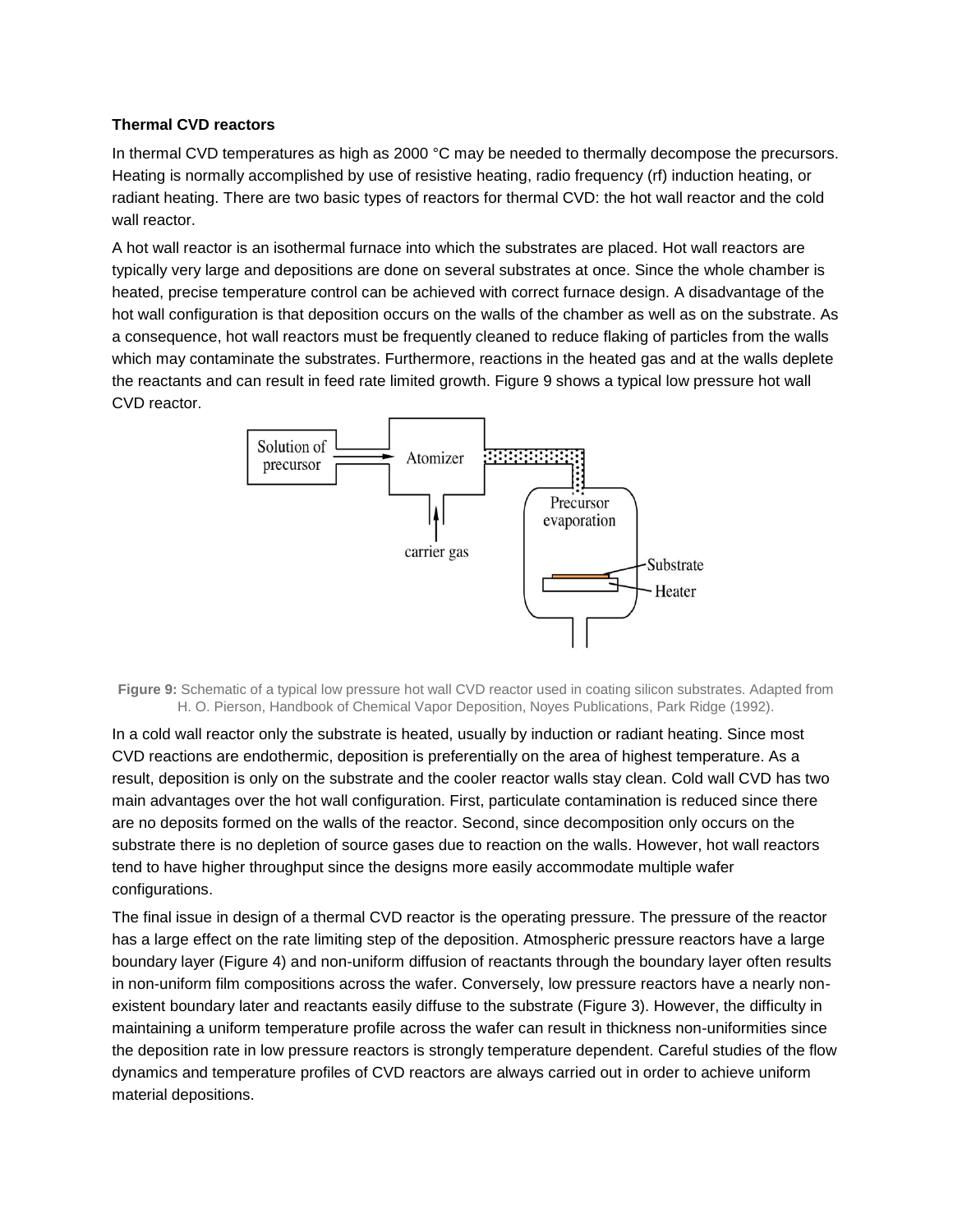### **Plasma-enhanced CVD**

Plasmas are generated for a variety of thin film processes including sputtering, etching, ashing, and plasma-enhanced CVD. Plasma-enhanced CVD (PECVD), sometimes called plasma-assisted (PACVD), has the advantage that plasma activated reactions occur at much lower temperatures compared to those in thermal CVD. For example, the thermal CVD of silicon nitride occurs between 700 - 900 °C, the equivalent PECVD process is accomplished between 250 - 350 °C.

A plasma is a partially ionized gas consisting of electrons and ions. Typical ionization fractions of 10-5 to 10-1 are encountered in process reactors. Plasmas are electrically conductive with the primary charge carriers being the electrons. The light mass of the electron allows it to respond much more quickly to changes in the field than the heavier ions. Most plasmas used for PECVD are generated using a rf electric field. In the high frequency electric field, the light electrons are quickly accelerated by the field but do not increase the temperature of the plasma because of their low mass. The heavy ions cannot respond to the quick changes in direction and therefore their temperature stays low. Electron energies in the plasma have a Maxwellian distribution in the 0.1 - 20 eV range. These energies are sufficiently high to excite molecules or break chemical bonds in collisions between electrons and gas molecules. The high energy electrons inelastically collide with gas molecules resulting in excitation or ionization. The reactive species generated by the collisions do not have the energy barriers to reactions that the parent precursors do. Therefore, the reactive ions are able to form films at temperatures much lower than those required for thermal CVD.

The general reaction sequence for PECVD is shown in Figure 10. In addition to the processes that occur in thermal CVD, reactive species resulting from electron dissociation of parent molecules also diffuse to the surface. The reactive species have lower activation energies for chemical reactions and usually have higher sticking coefficients to the substrate. Therefore, the PECVD reaction is dominated by the reactive species on the surface and not any of the the parent precursor molecules that also diffuse to the surface. Pressure sensor



**Figure 10:** Reaction sequence in PECVD. Adapted from M. Konuma, Film Deposition by Plasma Techniques, Springer-Verlag, New York (1992).

A basic PECVD reactor is shown in Figure 11. The wafer chuck acts as the lower electrode and is normally placed at ground potential. Gases are either introduced radially at the edges of the reactor and pumped out from the center, or gases can be introduced from the center and pumped at the edges as shown in Figure 11. The magnetic drive allows rotation of the wafers during processing to randomize substrate position. Some newer reactors introduce the gases through holes drilled in the upper electrode. This method of gas introduction gives a more uniform plasma distribution.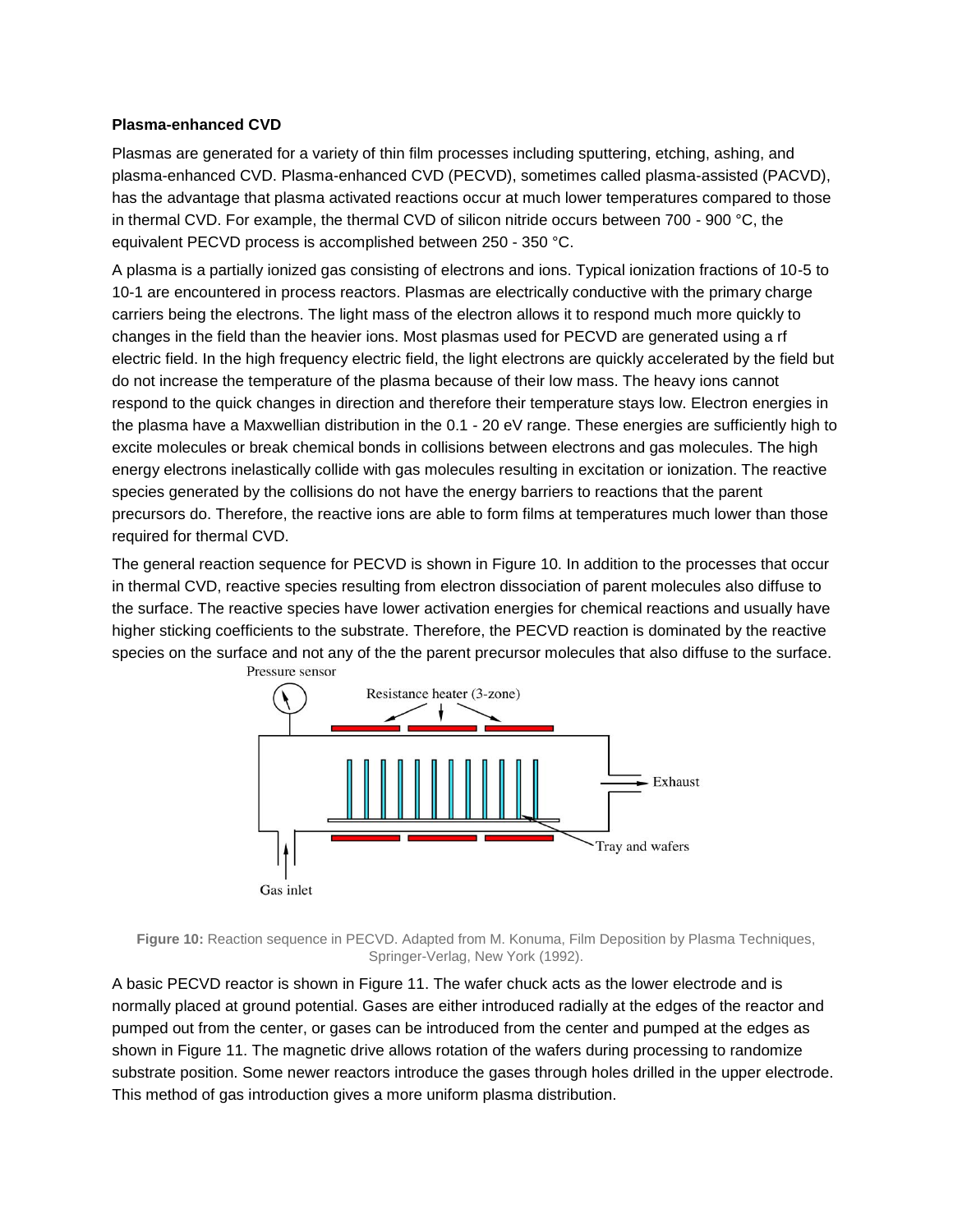

**Figure 11:** Schematic representation of a radial flow PECVD reactor. Adapted from H. O. Pierson, Handbook of Chemical Vapor Deposition, Noyes Publications, Park Ridge (1992).

Plasma CVD has numerous advantages over thermal CVD. Obviously the reduced deposition temperature is a bonus for the semiconductor industry which must worry about dopant diffusion and metal interconnects melting at the temperatures required for thermal CVD. Also, the low pressures (between 0.1 - 10 Torr) required for sustaining a plasma result in surface kinetics controlling the reaction and therefore greater film uniformity. A disadvantage of plasma CVD is that it is often difficult to control stoichiometry due to variations in bond strengths of various precursors. For example, PECVD films of silicon nitride tend to be silicon rich because of the relative bond strength of N2 relative to the Si-H bond. Additionally, some films may be easily damaged by ion bombardment from the plasma.

## **Photochemical CVD**

Photochemical CVD uses the energy of photons to initiate the chemical reactions. Photodissociation of the chemical precursor involves the absorption of one or more photons resulting in the breaking of a chemical bond. The most common precursors for photo-assisted deposition are the hydrides, carbonyls, and the alkyls. The dissociation of dimethylzinc by Equation 2, a photon creates a zinc radical and a methyl radical (.CH3) that will react with hydrogen in the reactor to produce methane.

 $Zn(CH_3)$ <sub>2</sub> + hv (6.4 eV) + H<sub>2</sub>  $\rightarrow$  Zn + 2 CH<sub>4</sub>

Like several metal-organics, dimethylzinc is dissociated by the absorption of only one UV photon. However, some precursors require absorption of more than one photon to completely dissociate. There are two basic configurations for photochemical CVD. The first method uses a laser primarily as a localized heat source. The second method uses high energy photons to decompose the reactants on or near the growth surface.

In thermal laser CVD, sometimes referred to as laser pyrolysis, the laser is used to heat a substrate that absorbs the laser photons. Laser heating of substrates is a very localized process and deposition occurs selectively on the illuminated portions of the substrates. Except for the method of heating, laser CVD is identical to thermal CVD. The laser CVD method has the potential to be used for direct writing of features with relatively high resolution. The lateral extent of film growth when the substrate is illuminated by a laser is determined not only by the spot size of the laser, but by the thermal conductivity of the substrate. A variation of laser pyrolysis uses a laser to heat the gas molecules such that they are fragmented by thermal processes.

Photochemical effects can be induced by a laser if the precursor molecules absorb at the laser wavelength. UV photons have sufficient energy to break the bonds in the precursor chemicals. Laser